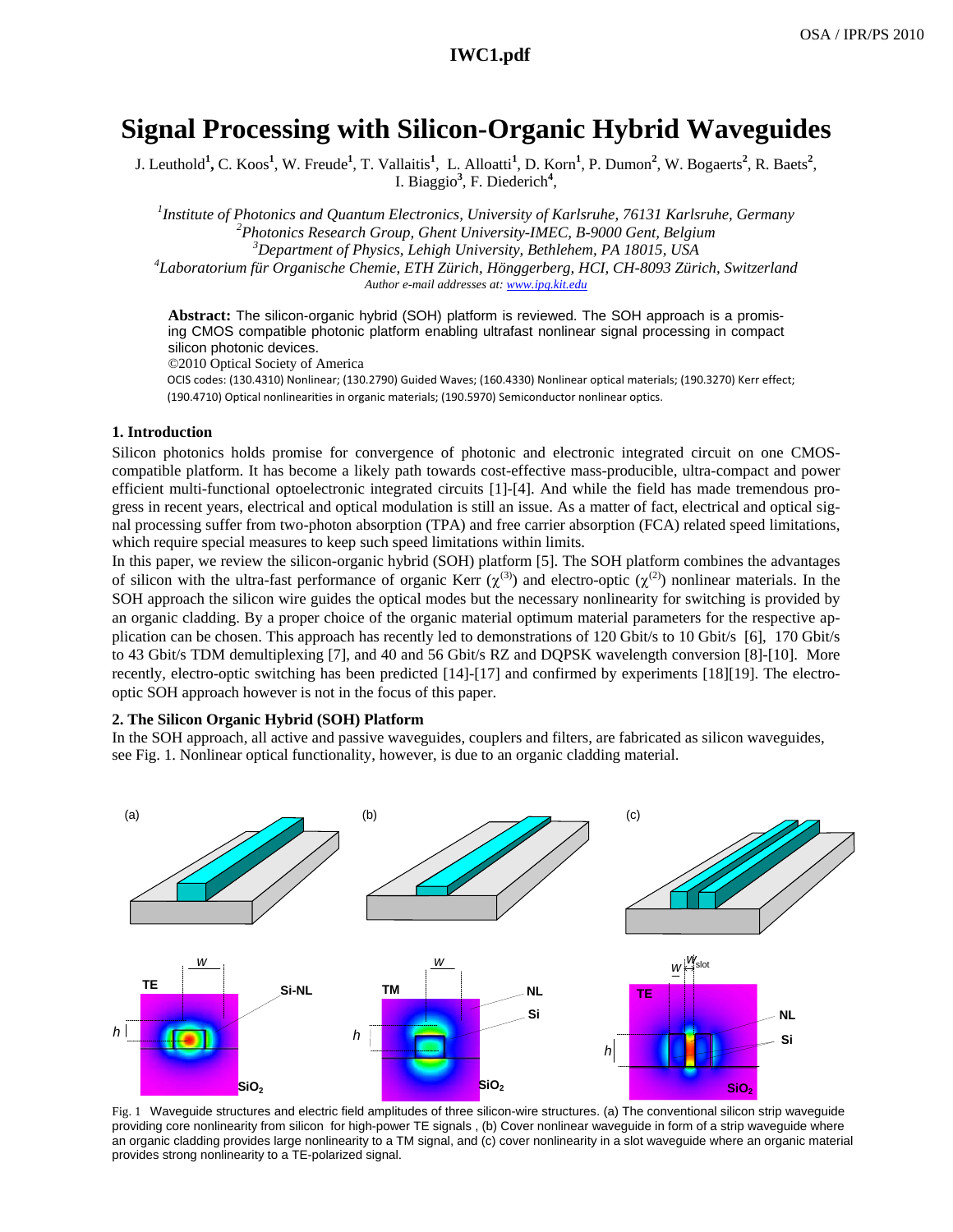# **IWC1.pdf**

In the more conventional approach depicted in Fig. 1(a), the dimensions of a silicon strip-waveguide have been chosen to provide a maximum confinement of the optical mode. This way the silicon nonlinearity with a nonlinear index coefficient  $n_2$ =6 x 10<sup>-18</sup> m<sup>2</sup>/W may be exploited. In the structure of Fig. 1(b) the silicon waveguide provides guiding but is designed to push the optical mode as far as possible into the cladding layer above the waveguide. As a nonlinear material we have chosen the organic molecule DDMEBT with a nonlinear coefficient  $n_2=2 \times 10^{-17} \text{ m}^2/\text{W}$  [11]. A further improvement is obtained with the slot-waveguide structure from Fig. 1(c). Here the optical mode is mostly confined to the narrow slot. The field enhancement across the slot is maximum [11].

Next we compare the nonlinearities of the three waveguide structures depicted in Fig. 2. An in-depth discussion may be found in Ref. [12] and [13]. The strength of the Kerr nonlinearity is best described by the nonlinearity coefficient  $\gamma$ . The nonlinearity coefficient  $\gamma$  can be maximized by using materials with a strong nonlinear index coefficient  $n_2$ and the smallest possible third-order nonlinear effective interaction area. The nonlinearity coefficient  $\gamma$  has been plotted for the three structures in Fig. 2. At first sight it looks as if structure (a) with core nonlinearity has the highest nonlinearity. Yet, the nonlinearity coefficient does not tell all. The efficiency – and even worse the ultrafast short time constants might be impeded by TPA (two-photon absorption). In the presence of large TPA free carriers are generated in the conduction and valence band. These carriers in turn lead to plasma effect related free carrier refractive index and absorption changes. As the free carrier lifetimes are long (up to several 100 ns) the overall speed of such structures might be at risk. The bottom part of Fig. 2 shows the evolution of the pump light-induced phase change in the respective three structures in pump-probe experiments While the core nonlinear structure shows a large Kerr-effect it also shows a TPA-induced large plasma effect-related tail with a large time constant. The slot nonlinear structure on the other hand has both a large Kerr effect and no visible plasma effect-related tail. In literature, a figure of merit (FOM) is often used to compare the magnitude of the Kerr coefficient  $n<sub>2</sub>$  with the strength of the TPA coefficient  $\alpha$ . This FOM is defined as FOM=  $n_2/(\lambda \alpha_2)$ . From our experiments we know that its value should be 0.5 or larger. Table 1 summarizes the results.



Fig. 2 (Upper row) Dependence of the nonlinearity parameter  $\text{Re}\{\gamma\}$  times  $\eta$ , the normalized four-wave mixing efficiency, as a function of the wavelength detuning  $\Delta \lambda$ ; measurement (°) and fit (-).  $\eta$  describes the normalized degradation of the four-wave mixing efficiency with increasing phase mismatch, for perfect phase-matching  $n=1$  holds. (Lower row) Pump light-induce phase change  $\Delta\phi$  dynamics of the highly nonlinear waveguides for different pump power levels. Only the slot-nonlinear structure shows no TPA impeded slow phase dynamics.

Table 1: Summary of waveguide parameters of the three structures.

| Design               | Core    | Cladding | <b>Slot</b> |
|----------------------|---------|----------|-------------|
| $\gamma$ [1/(W km)]  | 307 000 | 108 000  | 100 000     |
| $FOM$ <sub>TPA</sub> | 0.38    | 1.21     | 2.19        |
| Height [nm]          | 220     | 220      | 220         |
| RibWidth [nm]        | 360400  | 360400   | 220         |
| SlotWidth [nm]       |         |          | 160200      |